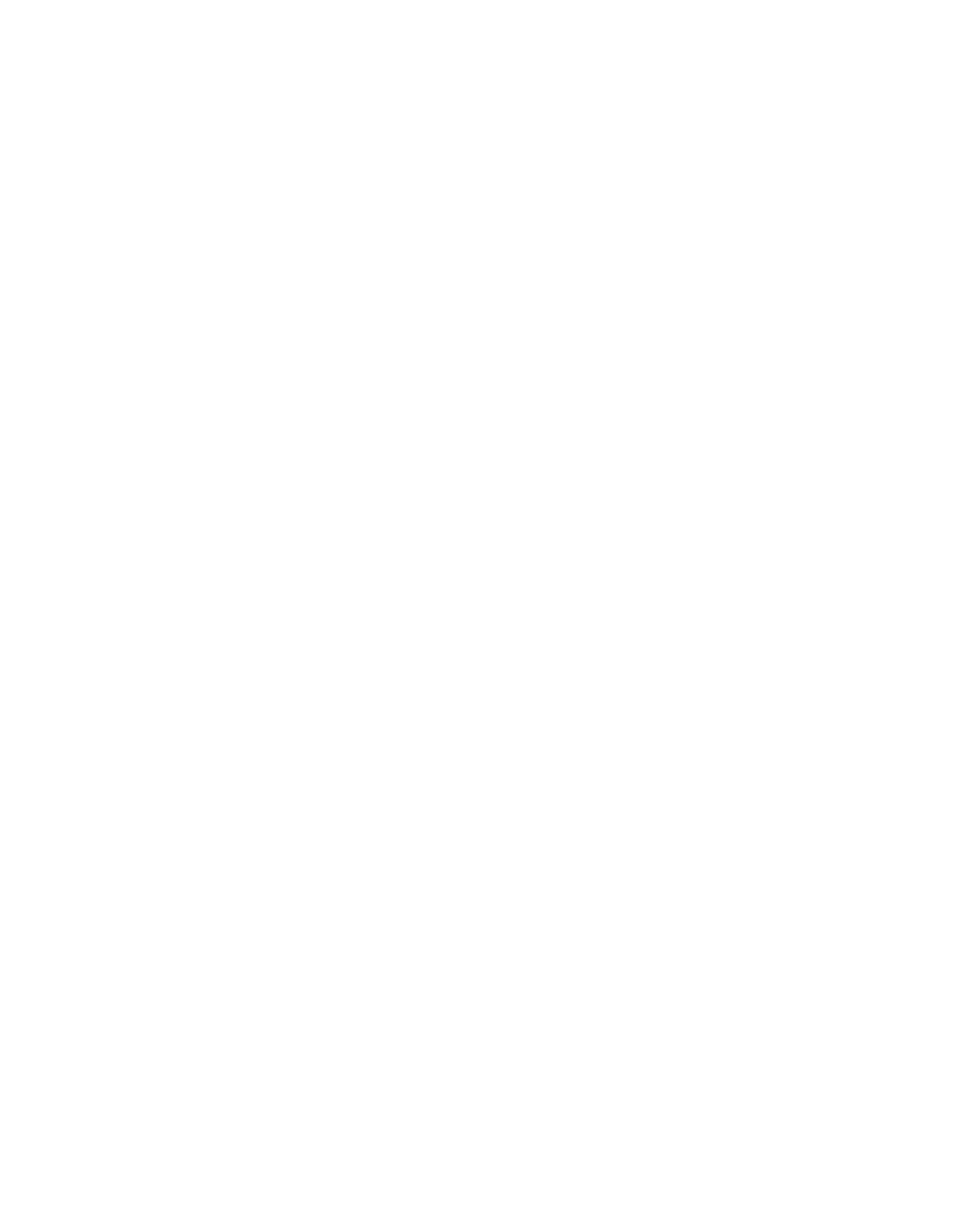## Hillsborough **Citizens Annual Financial Report**

Fiscal Year July 1, 2019 – June 30, 2020

Hillsborough, North Carolina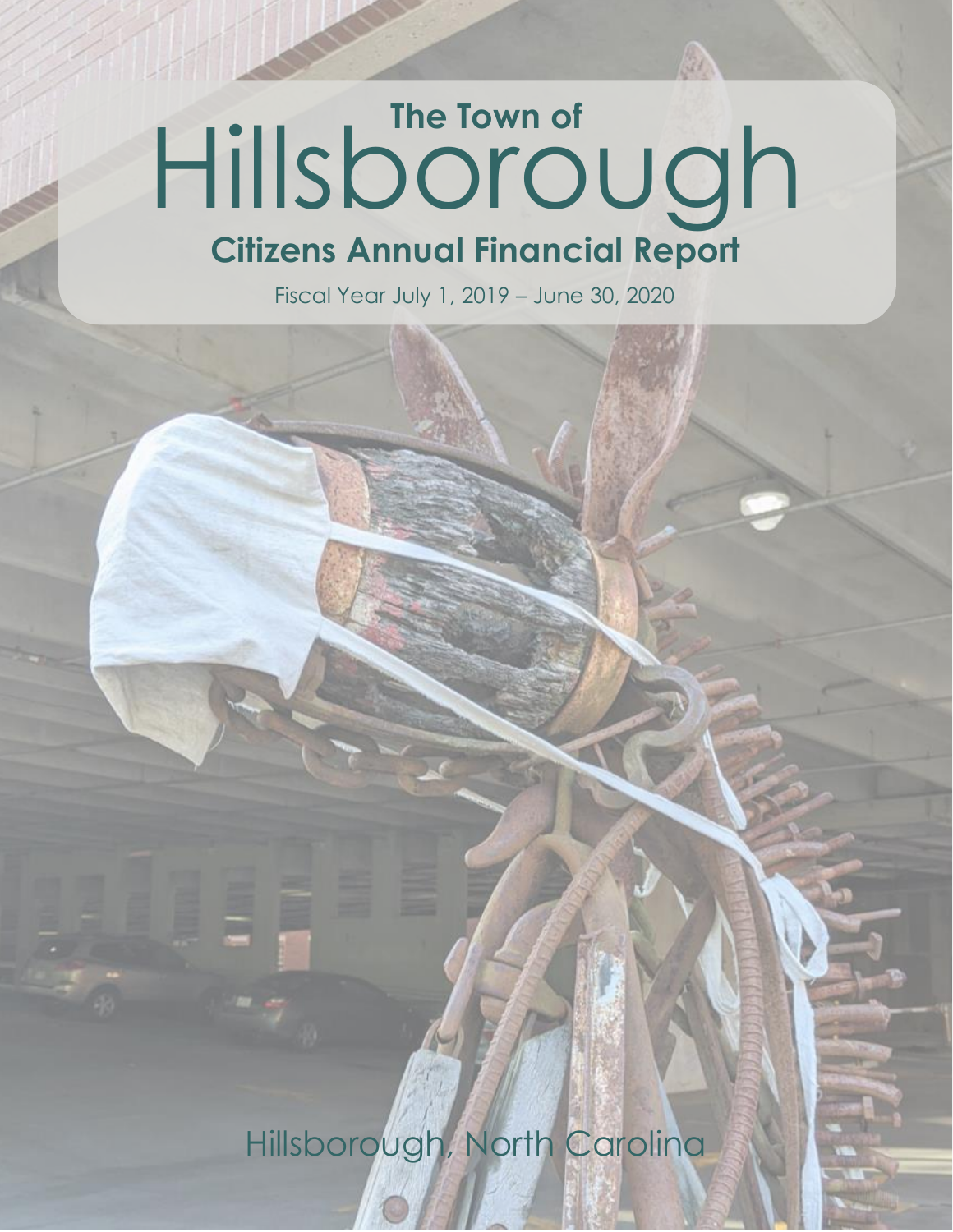## What Is a Citizens Financial Report?

A citizens annual financial report is meant to update residents and other interested parties about the town's finances. This report is a summarized version of the Hillsborough Comprehensive Annual Financial Report (CAFR) and is not required to adhere to the same stringent requirements as the Comprehensive Annual Financial Report or conform to established generally accepted accounting principles (GAAP). This allows the town to present the information in a way that is more appealing and easy to understand. This document does not contain information about Hillsborough's component units, the Tourism Board and Tourism Development Authority.

Anyone interested in more details about Hillsborough's finances should refer to the Comprehensive Annual Financial Report, which can be found on the Financial Services page of the town's website: www.hillsboroughnc.gov/government/departments-and-divisions/financial-services.

#### **Hillsborough's Mission**

We are stewards of the public trust who exist to make the vision for Hillsborough a reality. We manage and provide the infrastructure, resources and services that enhance the quality of life for the living beings and land within our town.

#### **Table of Contents**

| Message from the Town Manager3     |  |
|------------------------------------|--|
|                                    |  |
| Police Address the Community4      |  |
|                                    |  |
|                                    |  |
|                                    |  |
|                                    |  |
|                                    |  |
| Budget for Fiscal Year 2020-202110 |  |
|                                    |  |

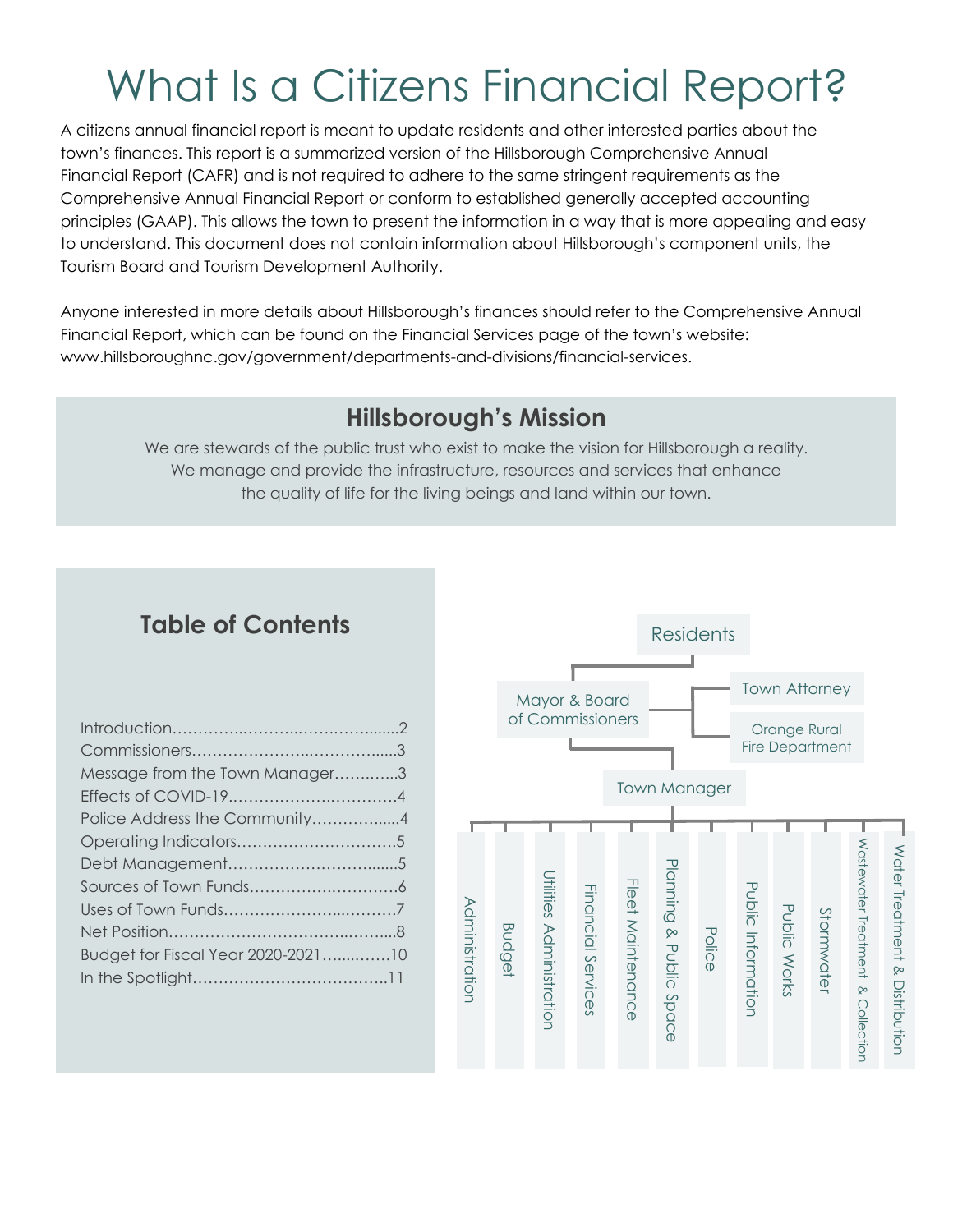## Commissioners

The Hillsborough Board of Commissioners acts as the town's legislative body, establishing Hillsborough's policies and laws. It includes the mayor and five commissioners. The mayor and commissioners serve on a part-time basis and are chosen through town-wide nonpartisan elections. The mayor is elected to a two-year term, serves as the presiding officer at Board of Commissioners meetings, and acts as the head of the town for ceremonial purposes. The five commissioners are elected to staggered four-year terms.



Hillsborough's elected leaders ― as of June 30, 2020 ― are *(from left)* commissioners Robb English and Kathleen Ferguson; Mayor Jenn Weaver; Commissioner Evelyn Lloyd, Mayor Pro Tem Mark Bell and Commissioner Matt Hughes.

## A Message from the Town Manager



We saw unprecedented times in Hillsborough during Fiscal Year 2020. Despite the enormous challenges associated with a global pandemic — a financial crisis, stay-athome orders, and school closings — our community has continued to adapt and thrive.

The town has worked hard to address the challenges and uncertainty created by the COVID-19 pandemic. Although COVID-19 brought many new and unique challenges, such as delivering services while social distancing, the town has managed to maintain the effectiveness and personal approach to service for which Hillsborough is known.

There is no doubt that the pandemic is a tough situation and unlike anything we've dealt with before. However, constraints drive innovation — this is true in the worlds of government as well as business. The town plans to harness the lessons learned from this event when priorities are reassessed after COVID-19 and a comprehensive sustainability plan is developed in Fiscal Year 2021. Despite the enormous challenges 2020 brought, Hillsborough has continued to match the town's vision to be a "prosperous town, filled with vitality, fostering a strong sense of community, which celebrates its unique heritage and small-town character," as it will be for many years to come.

We care about what you think, so please contact us with any questions, concerns or recommendations. Community members like you are what makes Hillsborough such a great place to live and work.

*Eric Peterson*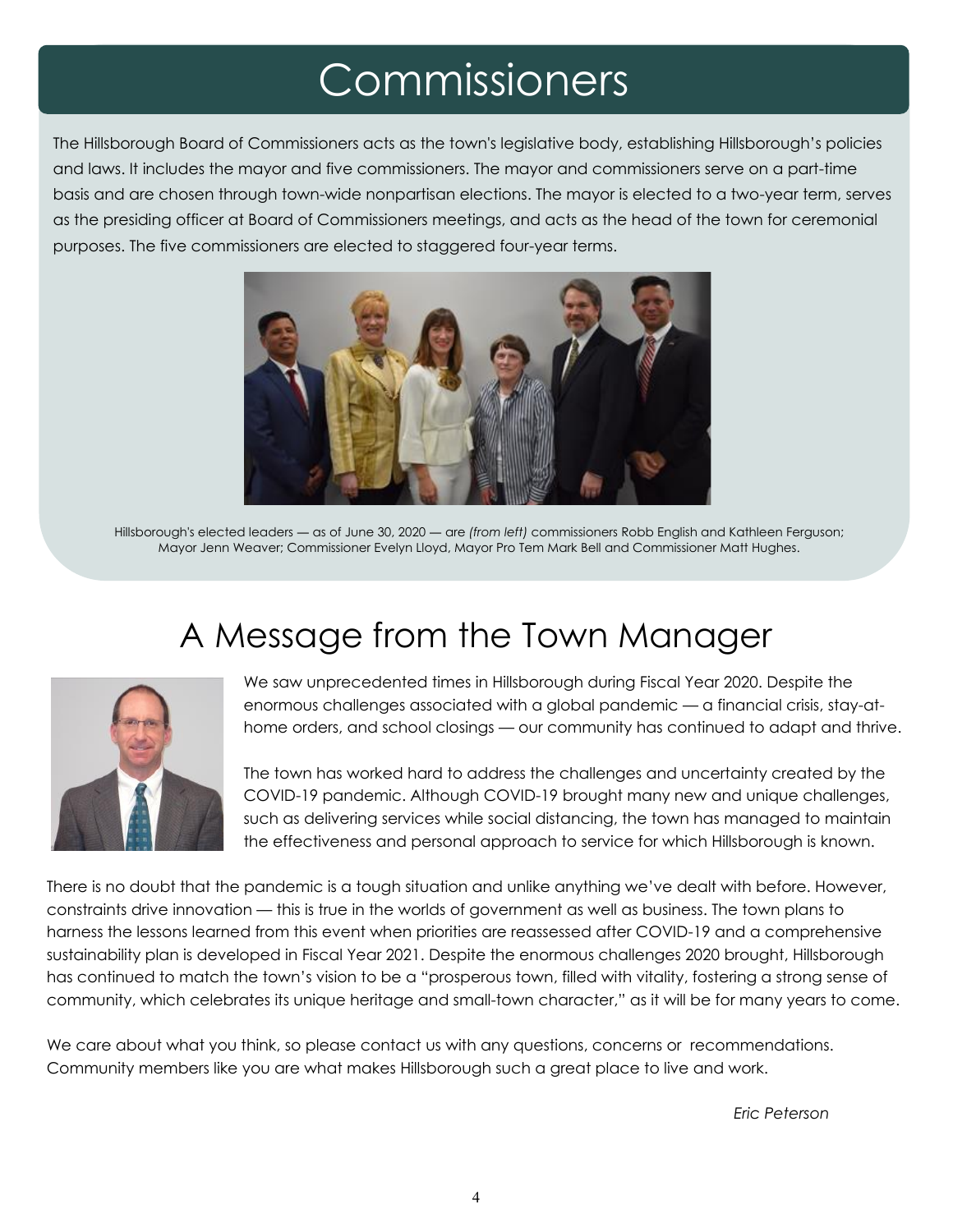

## EFFECTS OF COVID-19

Fiscal Year 2020 was challenging due to COVID-19's impacts. The Town of Hillsborough closed its offices to the public on March 16, 2020, and has not reopened. Many town employees continue to work remotely. As of June 30, 2020, the town had expended \$42,380 for COVID-19-related supplies and services. In June 2020, the town received \$79,973 of CARES Act Coronavirus Relief Funds from Orange County. On June 30, at the direction of the Board of Commissioners, the town distributed these funds to local government and nonprofit organizations to provide housing, food, and assistance with water and sewer utility bills to town residents.

"The Hillsborough Board of Commissioners was in strong agreement that we wanted our CARES Act allotment to go to fulfilling immediate and basic needs in our community," Hillsborough Mayor Jenn Weaver said. "Allocating those funds to housing assistance, food assistance and utilities assistance was an easy choice."

Effective March 20, 2020, the town suspended disconnections of water and sewer service for non-payment on all accounts. Under state executive orders 124 and 142, public utilities were prohibited March 31-July 29, 2020, from disconnecting service. The town resumed standard collection practices on Aug. 1, 2020. All water and sewer accounts in arrears from January to July 2020 were automatically set up on a 12-month payment plan of equal installments. As of June 30, 2020, there were 1,883 accounts past due in the amount of \$376,830.

## POLICE ADDRESS THE COMMUNITY

After the tragic death of George Floyd on May 25, 2020, Police Chief Duane Hampton addressed community concerns in a letter: "Hillsborough is a unique and wonderful town, and our police force is a reflection of that. Being a small town gives us some significant advantages over the large municipalities ― we have been able to do things our larger peers cannot, we have been able to do some things sooner than our larger peers, and we have been able to build a strong community-focused culture for our officers."



Hampton also outlined steps the Hillsborough Police Department has taken for years, including selective hiring practices; a diversity hiring program; a strict Use of Force

Policy; the use of body-worn cameras for all patrol officers while on duty; audits of cameras' use; a complaint process that is checked on multiple levels; training on fair and impartial policing, use of force and deescalation; advocation for certification in Crisis Intervention Training; and efforts to engage with the community. Engagement efforts include events such as Crafts with a Cop, Trunk or Treat, and an annual Easter egg hunt for dogs. The Police Department tracks and recognizes officers for engaging in "positive policing," such as officers buying gas for stranded motorists, providing food for people in need, fixing a mailbox damaged in an accident, or shoveling an elderly person's driveway.

"The ultimate success totally is going to depend on getting the right people here, people who understand our way of doing business, understand our culture, who want to do what we do," Hampton said, adding the agency's core values, code of ethics and philosophy of policing at its best are emphasized. "We want to show all the good things that policing can do, and we push that internally."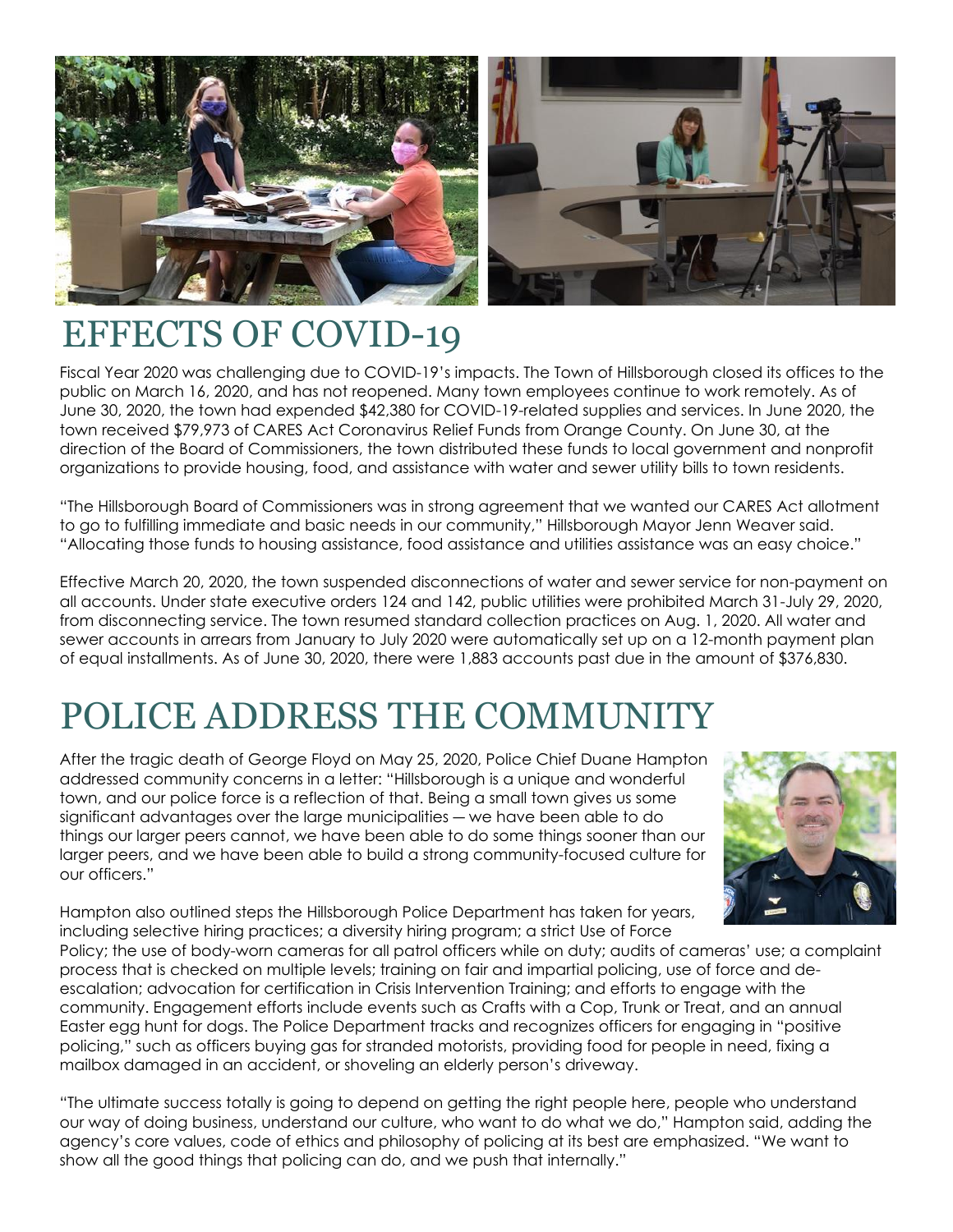# Operating Indicators



#### **DEBT MANAGMENT**

For the purposes of a government, debt is how capital projects are financed. Although the town's debt is similar to personal debt in many ways, the town's debt is different because it cannot create a deficit. In practice, this means that the town's expenditures (including its debt payments) cannot exceed its revenue. This practice is commonly referred to as passing a balanced budget, which the town is required to do every year by law. The town also uses multi-year forecasting, allowing town leaders to identify and preempt any potential deficits before they occur.

The Town of Hillsborough's legal debt margin is \$89.55 million. While the town's total debt is \$32.89 million, only \$3.79 million is applicable to the legal margin. Much of Hillsborough's debt is for short-term expenses (such as equipment, system improvements, property acquisitions and projects) that are essentially operational costs and thus not considered applicable to the legal debt margin. The town's total debt decreased by \$2.25 million in Fiscal Year 2019-20 due to retirement of existing debt.

#### **CREDIT RATING**

Standard and Poor

**AA**

The Hillsborough utility system's credit rating was assessed in Fiscal Year 2018 and given a rating of "AA" from Standard and Poor. Standard and Poor noted it selected the high rating based on the utility system's strong conservative management and on an expanding and diversifying local service area economy. This rating makes the Town of Hillsborough among the highest rated municipalities in the United States. Standard and Poor expects the rating to be in place through 2020.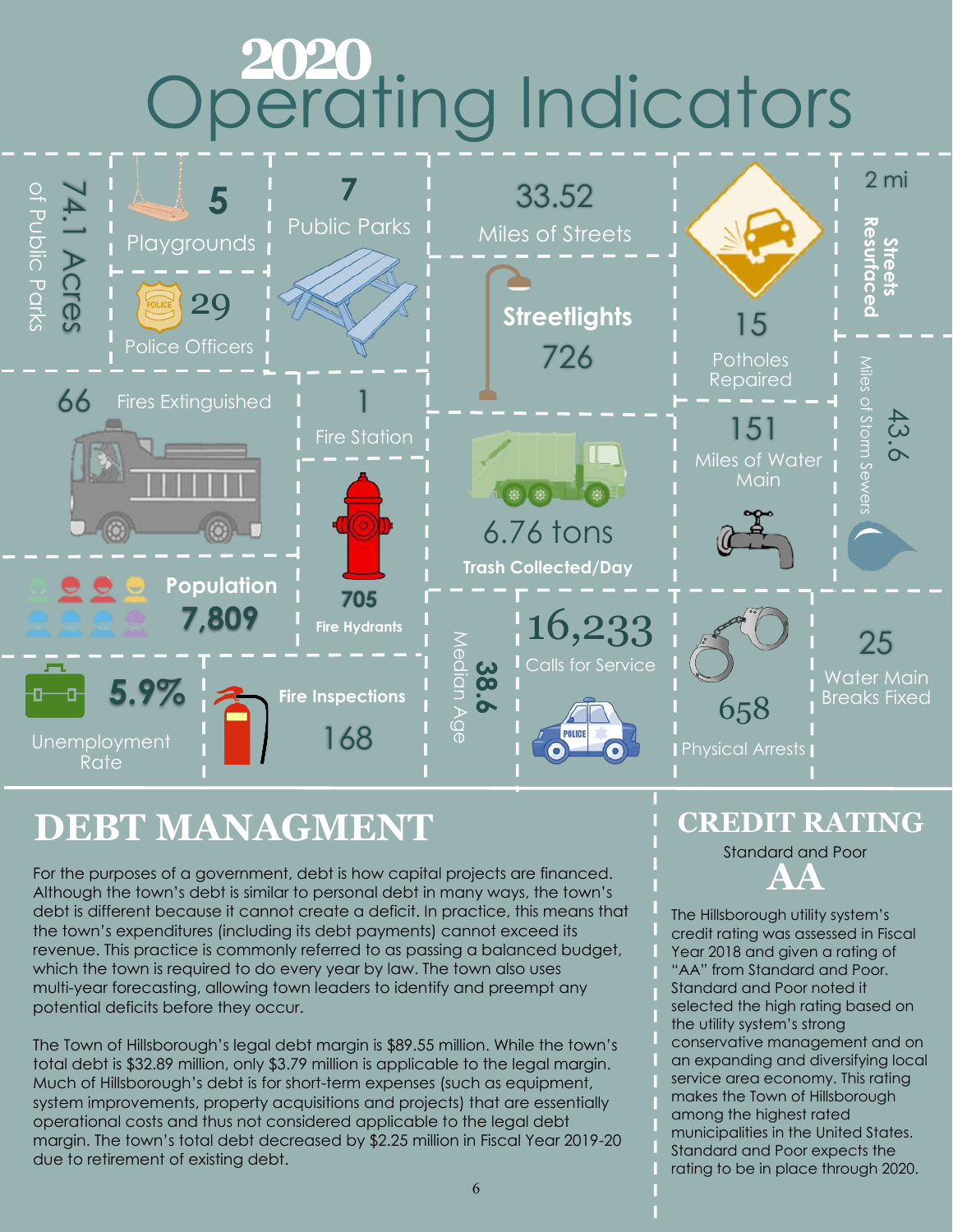### FY 2018

## Sources of Town Funds

During Fiscal Year 2019-20, the Town of Hillsborough collected \$23.36 million in revenue (or income), a decrease of \$2.95 million from Fiscal Year 2018-19. Although the town did experience a decrease in revenue, 2020 revenue was still slightly higher than the revenue collected in 2018 (totaling \$22.95 million, a \$0.41 million increase). Property tax revenue increased by \$879,000, which can be attributed to 7% inflation, while water and sewer revenues decreased due to COVID-19. The pie charts on the right separate categories of revenue by percentage of the total over time.

Charges for water and sewer services made up almost half of the town's revenue in Fiscal Year 2019-20. The Hillsborough Water and Sewer Fund and Stormwater Fund operate like separate businesses, which is why they are classified by accountants as enterprise funds. This means stormwater and water and sewer monies are kept separate from other town operations and used only to support their respective systems. The stormwater, water and sewer, and general funds do share common expenses in areas like fleet maintenance, human resources, finance, safety, administration, and public information. However, stormwater and water and sewer revenues are not used to support general government operations like police, fire, streets, solid waste, planning, public spaces and parks.

The second largest category of revenue for the town came from property and sales taxes, compromising about 39% of the town's total revenue. These funds are used to support general government functions. For approximately 11% of its revenue, the town relies on funds from other governments (such as the federal government and the State of North Carolina) and grants. These intergovernmental revenues typically are reserved for a specific purpose. Other government revenues derive from miscellaneous sources, such as the solid waste disposal tax or gross receipts on short-term rental property.

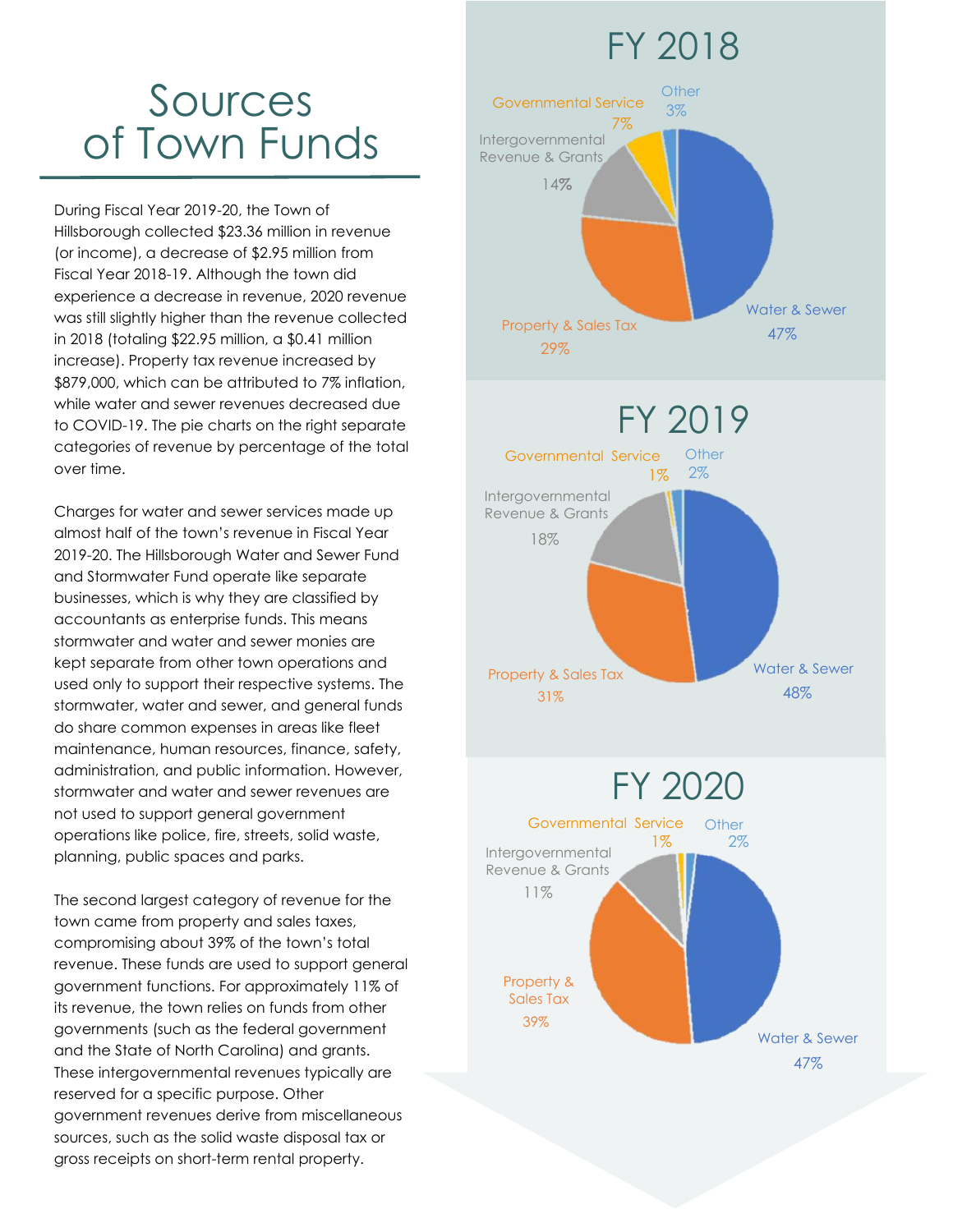

## Uses of Town Funds

The Town of Hillsborough spent \$20.23 million in expenditures in Fiscal Year 2019-20. This was approximately a \$1.39 million increase in expenditures from Fiscal Year 2018-19. The town delayed just under \$1.5 million in expenditures due to COVID-19. The largest portion of the town's expenditures went toward providing water and sewer services. These services are funded solely by user charges rather than tax revenues.

The second largest expenditure category was public safety, which includes police services, fire services, the town safety officer, and fire inspections. The next largest piece of Hillsborough's expenditures was general government. This category includes the costs associated with planning, finance, motor pool and other various administrative costs. Other various expenditures included transportation (referring to street maintenance), community activities, environmental protection (referring to sanitation and some stormwater services), maintenance of Hillsborough's parks, and economic development. These expenditures were funded primarily by taxes.

Major capital investments this year included street repaving (\$210,150) and vehicle purchases (\$141,950). The town's total debt increased during Fiscal Year 2019-20 due to newly issued special revenue bonds of \$3.27 million. These special revenue bonds funded work needed for the reservoir expansion.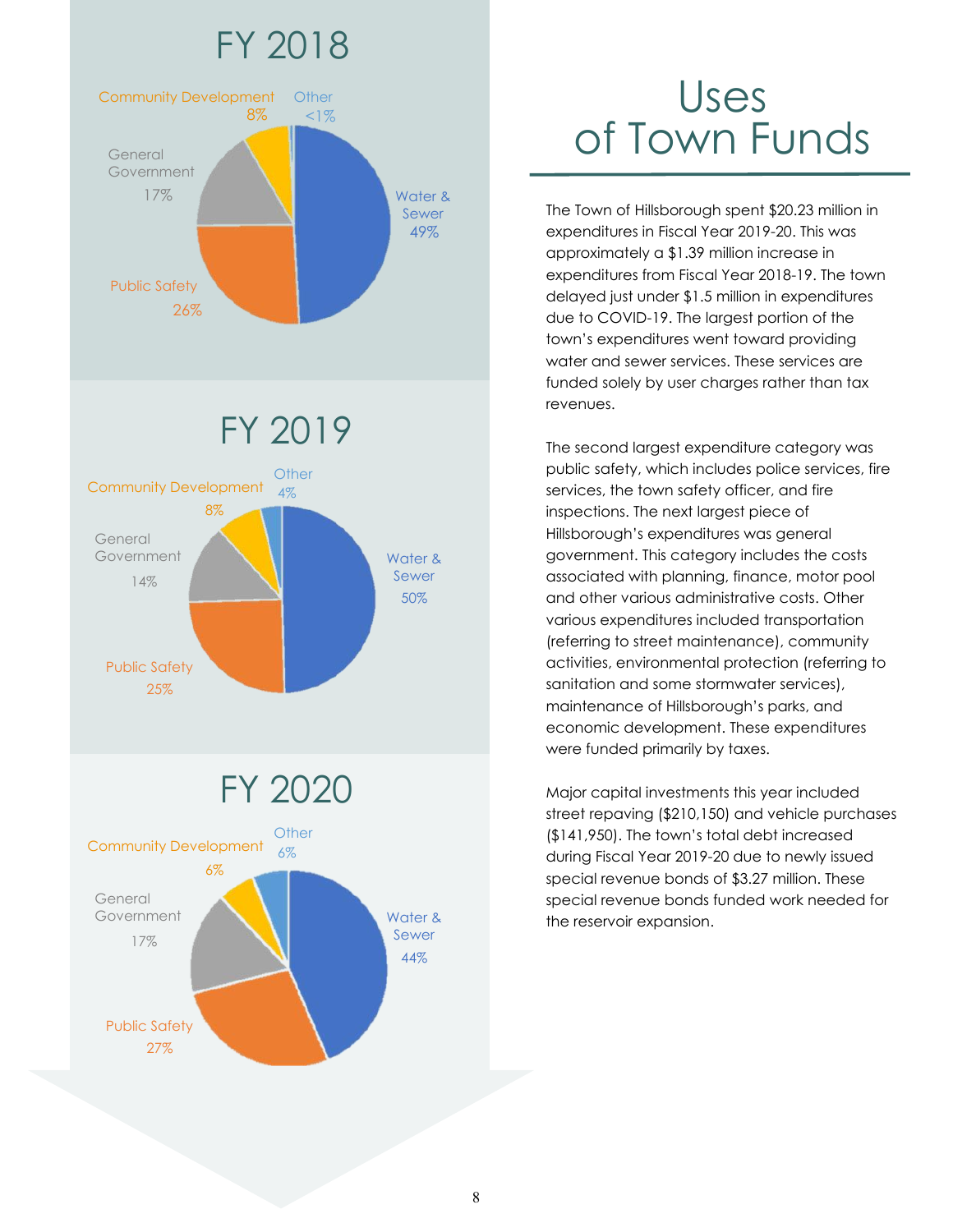## Governmental Fund Net Position

**Governmental Fund** ("General Fund")—Governmental activities are funded almost exclusively through taxes (such as property and sales tax) and grants. Most of the town's basic services are accounted for in governmental funds. In the Town of Hillsborough, governmental revenue supports services like public safety; infrastructure maintenance (roads, planning and inspections); parks and recreation; and general governmental administration (such as human resources and the town's website).

| $\widehat{\circ}$                                      | FY 2019-20 | FY 2018-19 | Change |
|--------------------------------------------------------|------------|------------|--------|
| <b>Total Assets and Deferred Outflows</b>              | \$34.46    | \$34.41    | \$0.05 |
| O<br>$\circ$<br>Total Liabilities and Deferred Inflows | \$18.24]   | \$ (8.82)  | \$0.58 |
| 面<br><b>Total Net Position</b>                         | \$26.22    | \$25.59    | \$0.63 |



\*Other spending includes community activities and debt service.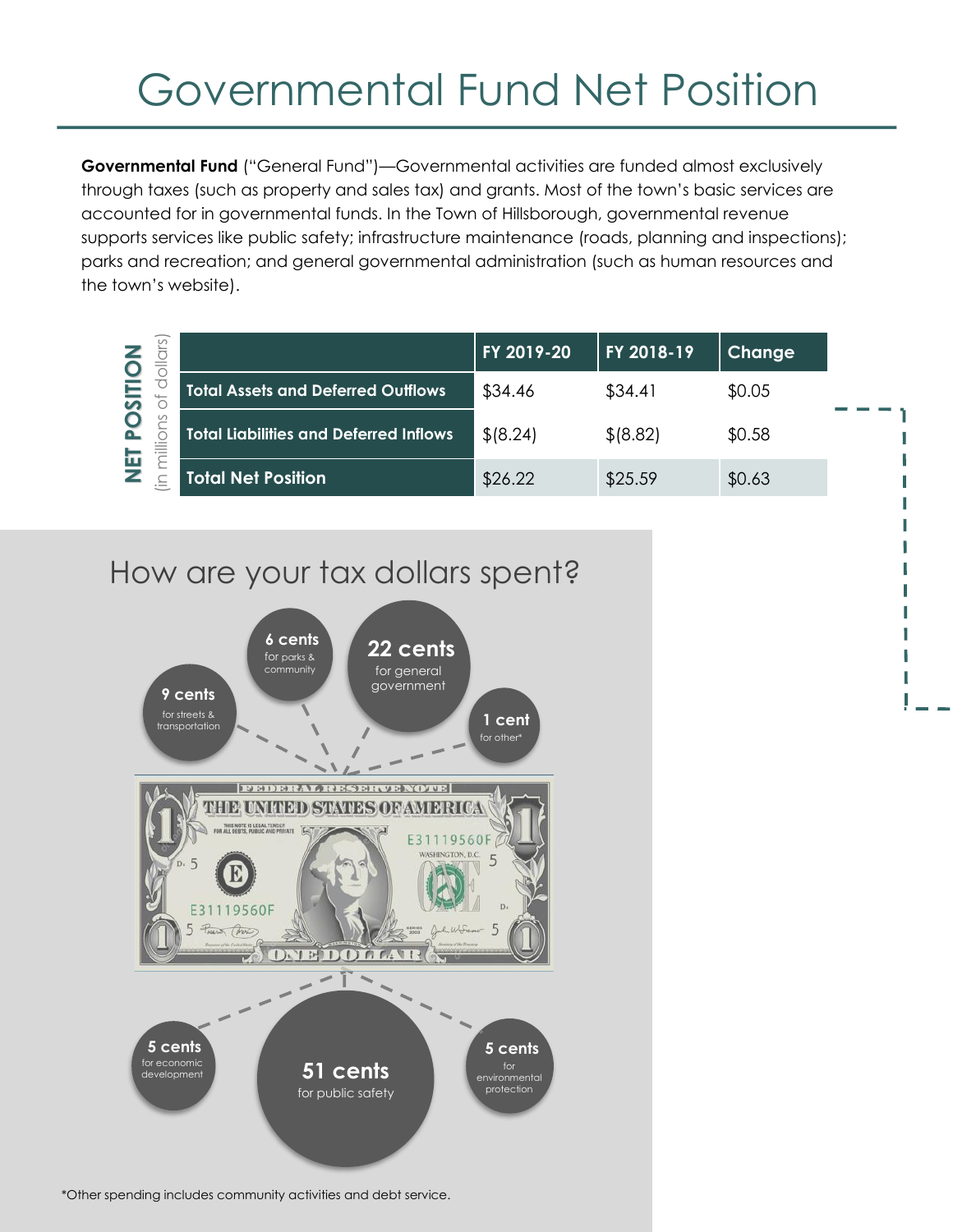## Enterprise Funds Net Position

**Enterprise Funds**—An enterprise fund is a governmental fund that serves a business-like purpose and delivers a good or service. The town uses enterprise funds to account for its water and sewer activity and its stormwater activity. These funds are the same as those functions shown in the businesstype activities in the Statement of Net Position and the Statement of Activities in the Comprehensive Annual Financial Report.

|                                               | FY 2019-20 | FY 2018-19 | <b>Change</b> |
|-----------------------------------------------|------------|------------|---------------|
| <b>Total Assets and Deferred Outflows</b>     | \$87.14    | \$82.68    | \$4.46        |
| <b>Total Liabilities and Deferred Inflows</b> | \$ (31.98) | \$ (30.02) | \$1.96        |
| <b>Total Net Position</b>                     | \$55.16    | \$52.66    | \$2.50        |

**A statement of net position** shows the following that a fund has:

- Total assets (like cash or the value of equipment).
- Deferred outflows (like future payments for obligations).
- Total liabilities (like debt and the cost of outstanding invoices).
- Deferred inflows (future acquisition of cash or assets).

Most of the town's value is in its capital assets, such as the land, buildings and equipment that the town uses to deliver services to residents. The town's net position is similar to a private entity's net worth; it shows the value the town would have if all its assets were sold and if all liabilities were paid in full.

An increase in the net position of a fund can be an indicator of an improvement in the town's financial position, while a decrease in net position would represent a decline. The town's total net position increased by \$3.13 million during Fiscal Year 2019-20.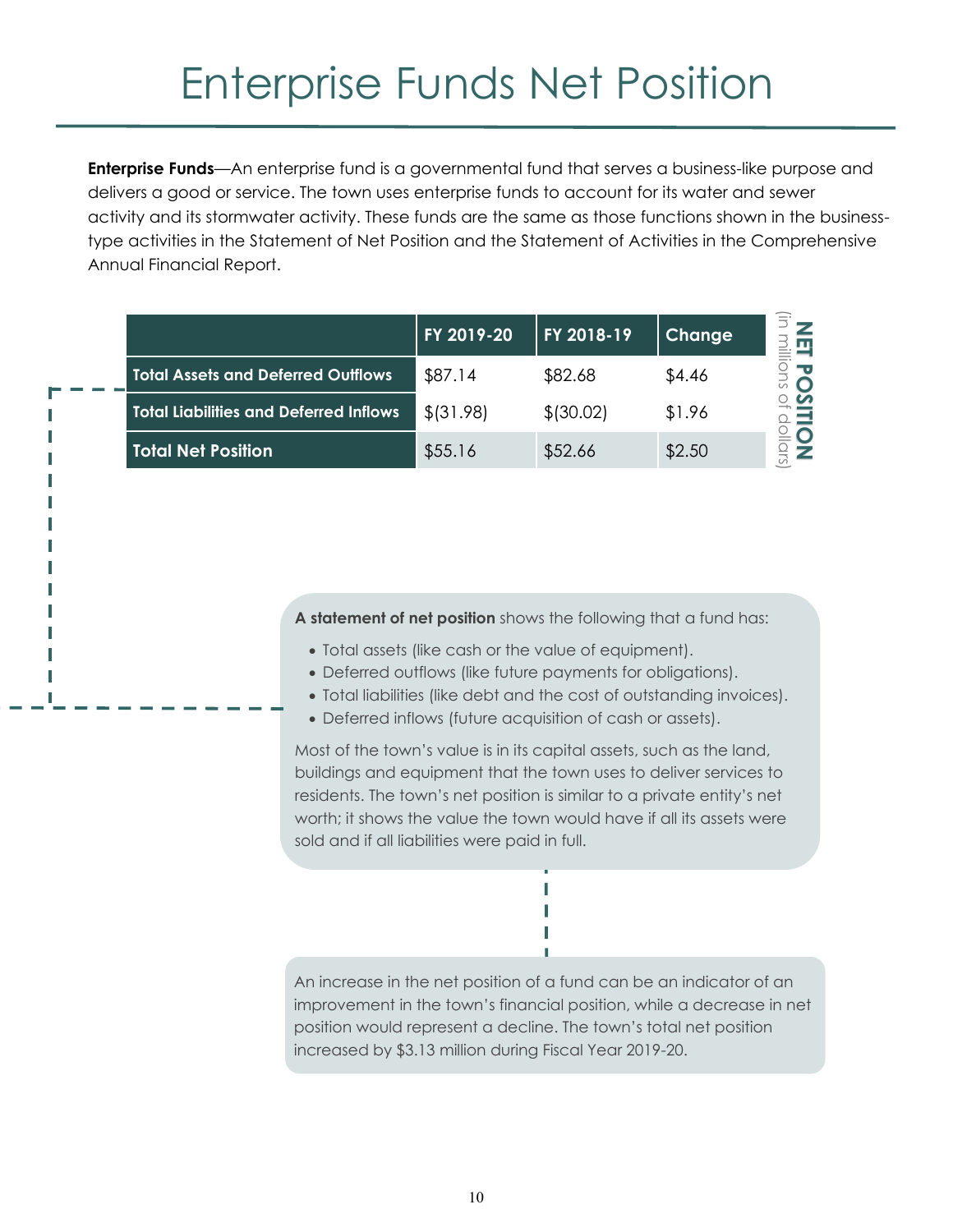## Budget for Fiscal Year 2020-21

The Town of Hillsborough adopts a budget each year, as required by N.C. General Statutes. The budget is a legally binding document that incorporates input from residents, town employees and management and the decisions of the Board of Commissioners regarding which services to provide, at what level, and how to pay for them. It also authorizes the town to obtain funds from identified sources to finance these current-period activities.

The Town of Hillsborough's budget process is unique when compared to other local governments in North Carolina because the town typically prepares a detailed draft of the budget by late February, months earlier than the traditional schedule. Preparing the budget this early allows all relevant stakeholders, including the Board of Commissioners, enough time to ask detailed questions and make the best decisions possible. The budget for Fiscal Year 2020-21 is the first budget in 23 years that was not in a multi-year format, due to the COVID-19 pandemic and the resulting difficulty in forecasting future trends accurately and the desire to focus on the most pressing current issues.

The budget process for Fiscal Year 2020-21 focused on prioritizing the necessities for the year ahead: core service delivery, asset maintenance, and retaining employees. The budget also focused on increasing financial flexibility using conservative projections.

The total budget for Fiscal Year 2020-21 is \$21.98 million. For comparison, it was \$21.99 in Fiscal Year 2019- 2020, and \$22.64 million in Fiscal Year 2018-19. Reducing spending and increasing the town's fund balance level was a major priority in last year's budget; the town ended the fiscal year with 66.94% of general fund expenditures, surpassing the town's targeted fund balance between 20% and 60% of general fund expenditures. Part of the fund balance from prior years was used to help address pressures brought by new growth in Hillsborough, but the budget projects a significant portion of that fund

balance being "paid back" in coming years.

Property taxes, water and sewer rates, and stormwater rates will not be increased in Fiscal Year 2020-21. In order to balance the budget with projected decreases to town revenue, the Fiscal Year 2020-21 budget includes hiring freezes on non-essential positions; no increases for salary merit adjustments; and delaying capital projects when possible. Even with these cost-saving measures, expenditures increased in the Fiscal Year 2020-21 budget by 3.4% due to the deferment of expenses in the last quarter of Fiscal Year 2019-20.



Gold Park Pollinator Garden

A small number of critical capital projects and initiatives will begin in Fiscal Year 2020-21. This includes repairing damage to stormwater culverts under Valley Forge Road; replacing a garbage truck; contributing to the economic development district water line extension; and contributing \$34,000 to the construction of a rail station. The town also plans to invest in a comprehensive plan and a wastewater sustainability evaluation.